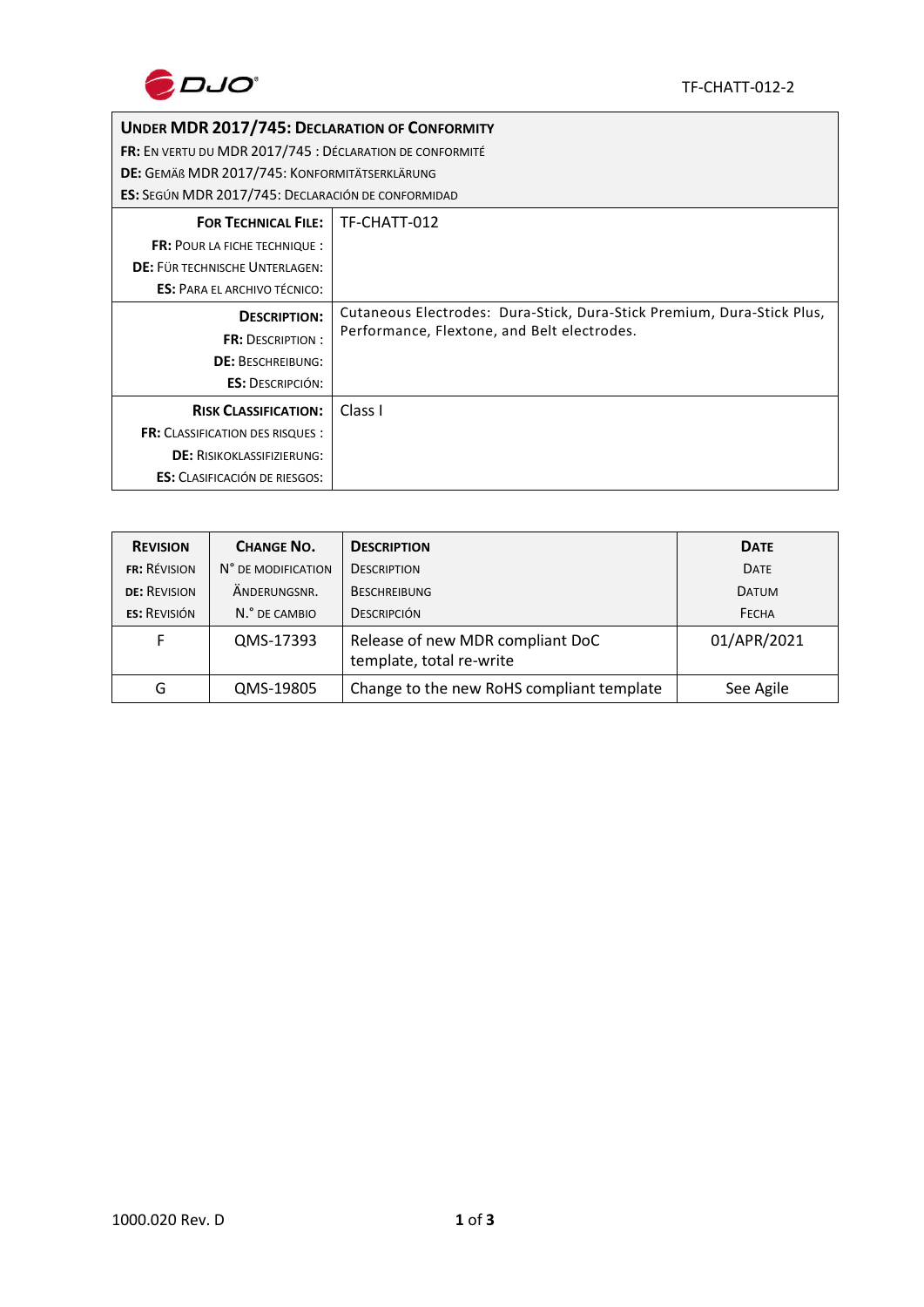

|                                                                | <b>DECLARATION OF CONFORMITY</b>                     |  |  |  |  |
|----------------------------------------------------------------|------------------------------------------------------|--|--|--|--|
| FR: DÉCLARATION DE CONFORMITÉ                                  |                                                      |  |  |  |  |
| <b>DE: KONFORMITÄTSERKLÄRUNG</b>                               |                                                      |  |  |  |  |
| <b>ES: DECLARACIÓN DE CONFORMIDAD</b>                          |                                                      |  |  |  |  |
| <b>MANUFACTURER</b>                                            | DJO, LLC                                             |  |  |  |  |
| <b>FR: FABRICANT</b>                                           | 1430 Decision Street                                 |  |  |  |  |
| <b>DE: HERSTELLER</b>                                          | Vista, CA 92081-8553 U.S.A.                          |  |  |  |  |
| <b>ES: FABRICANTE</b>                                          |                                                      |  |  |  |  |
| <b>EU AUTHORIZED REPRESENTATIVE</b>                            | MDSS GmbH                                            |  |  |  |  |
| FR: REPRÉSENTANT AGRÉÉ POUR L'UNION EUROPÉENNE                 | Schiffgraben 41                                      |  |  |  |  |
| <b>DE: AUTORISIERTER VERTRETER IN DER EU</b>                   | 30175 Hannover                                       |  |  |  |  |
| <b>ES: REPRESENTANTE AUTORIZADO EN LA UE</b>                   | Germany                                              |  |  |  |  |
| <b>PRODUCT</b>                                                 | Cutaneous Electrodes: Dura-Stick, Dura-Stick         |  |  |  |  |
| <b>FR: PRODUIT</b>                                             | Premium, Dura-Stick Plus, Performance, Flextone, and |  |  |  |  |
| <b>DE: PRODUKT</b>                                             | Belt electrodes.                                     |  |  |  |  |
| <b>ES: PRODUCTO</b>                                            |                                                      |  |  |  |  |
| <b>PART NUMBER LIST</b>                                        | TF-CHATT-012-Master-Data                             |  |  |  |  |
| FR: LISTE DE RÉFÉRENCES                                        |                                                      |  |  |  |  |
| <b>DE: LISTE DER TEILENUMMERN</b>                              |                                                      |  |  |  |  |
| <b>ES:</b> LISTA DE NÚMEROS DE PIEZAS                          |                                                      |  |  |  |  |
| <b>MDR RISK CLASSIFICATION</b>                                 | Class I                                              |  |  |  |  |
| FR: CLASSIFICATION DES RISQUES DU RÈGLEMENT MDR                |                                                      |  |  |  |  |
| <b>DE: MDR-RISIKOKLASSIFIZIERUNG</b>                           |                                                      |  |  |  |  |
| <b>ES:</b> CLASIFICACIÓN DE RIESGOS DEL INFORME DE DISPOSITIVO |                                                      |  |  |  |  |
| MÉDICO (MDR)                                                   |                                                      |  |  |  |  |
| <b>RED CLASSIFICATION</b>                                      | N/A                                                  |  |  |  |  |
| <b>FR: CLASSIFICATION RED</b>                                  |                                                      |  |  |  |  |
| <b>DE: RED-KLASSIFIZIERUNG</b>                                 |                                                      |  |  |  |  |
| <b>ES: CLASIFICACIÓN ROJA</b>                                  |                                                      |  |  |  |  |
| <b>CONFORMITY ASSESSMENT ROUTE</b>                             | Annex IX                                             |  |  |  |  |
| FR: VOIE D'ÉVALUATION DE LA CONFORMITÉ                         |                                                      |  |  |  |  |
| <b>DE: WEG DER KONFORMITÄTSBEWERTUNG</b>                       |                                                      |  |  |  |  |
| ES: RUTA DE EVALUACIÓN DE CONFORMIDAD                          |                                                      |  |  |  |  |
| GMDN(s)                                                        | 35995                                                |  |  |  |  |
|                                                                |                                                      |  |  |  |  |
| <b>UMDNS</b>                                                   | 11454                                                |  |  |  |  |
| <b>BASIC UDI-DI</b>                                            | See Master Data                                      |  |  |  |  |
|                                                                |                                                      |  |  |  |  |
| <b>SRN</b>                                                     | NΚ                                                   |  |  |  |  |
|                                                                |                                                      |  |  |  |  |